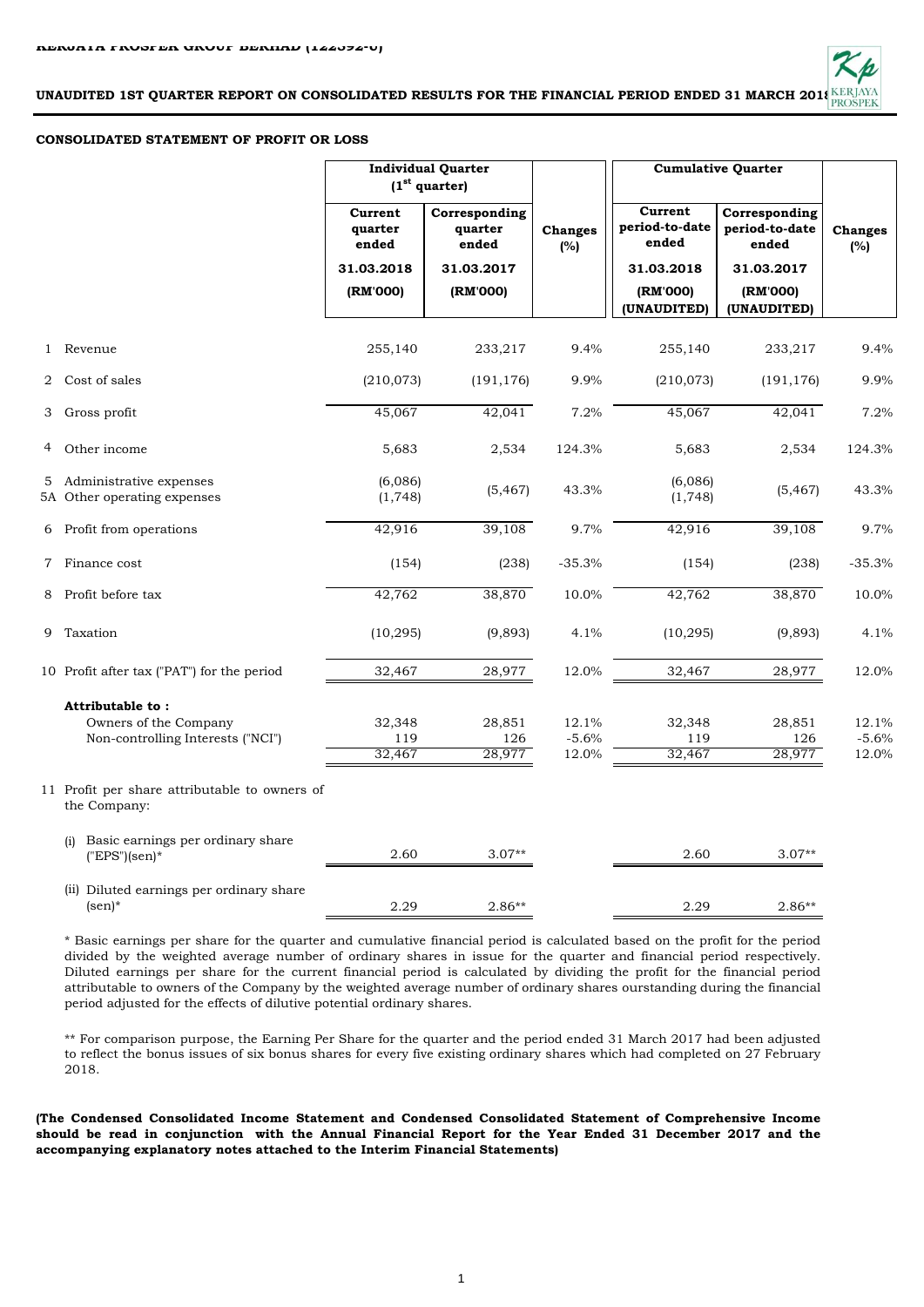

## **CONSOLIDATED STATEMENT OF PROFIT OR LOSS AND OTHER COMPREHENSIVE INCOME**

|   |                                            | <b>Individual Quarter</b>                             |                                                             |                                                              | <b>Cumulative Quarter</b>                                          |
|---|--------------------------------------------|-------------------------------------------------------|-------------------------------------------------------------|--------------------------------------------------------------|--------------------------------------------------------------------|
|   |                                            | Current<br>quarter<br>ended<br>31.03.2018<br>(RM'000) | Corresponding<br>quarter<br>ended<br>31.03.2017<br>(RM'000) | Current<br>period-to-date<br>ended<br>31.03.2018<br>(RM'000) | Corresponding<br>period-to-date<br>ended<br>31.03.2017<br>(RM'000) |
|   |                                            |                                                       |                                                             | (UNAUDITED)                                                  | (UNAUDITED)                                                        |
|   | 1 PAT for the period                       | 32,467                                                | 28,977                                                      | 32,467                                                       | 28,977                                                             |
| 2 | Other Comprehensive Expense:               |                                                       |                                                             |                                                              |                                                                    |
|   | - Foreign currency translation differences | (357)                                                 |                                                             | (357)                                                        |                                                                    |
| 3 | Total comprehensive income for the period  | 32,110                                                | 28,977                                                      | 32,110                                                       | 28,977                                                             |
|   | Attributable to:                           |                                                       |                                                             |                                                              |                                                                    |
|   | Owners of the Company                      | 31,991                                                | 28,851                                                      | 31,991                                                       | 28,851                                                             |
|   | Non-controlling Interests                  | 119                                                   | 126                                                         | 119                                                          | 126                                                                |
|   |                                            | 32,110                                                | 28,977                                                      | 32,110                                                       | 28,977                                                             |

(The Condensed Consolidated Income Statement and Condensed Consolidated Statement of Comprehensive Income should be read in conjunction with the Annual Financial Report for the Year Ended 31 December 2017 and the accompanying explanatory notes **attached to the Interim Financial Statements)**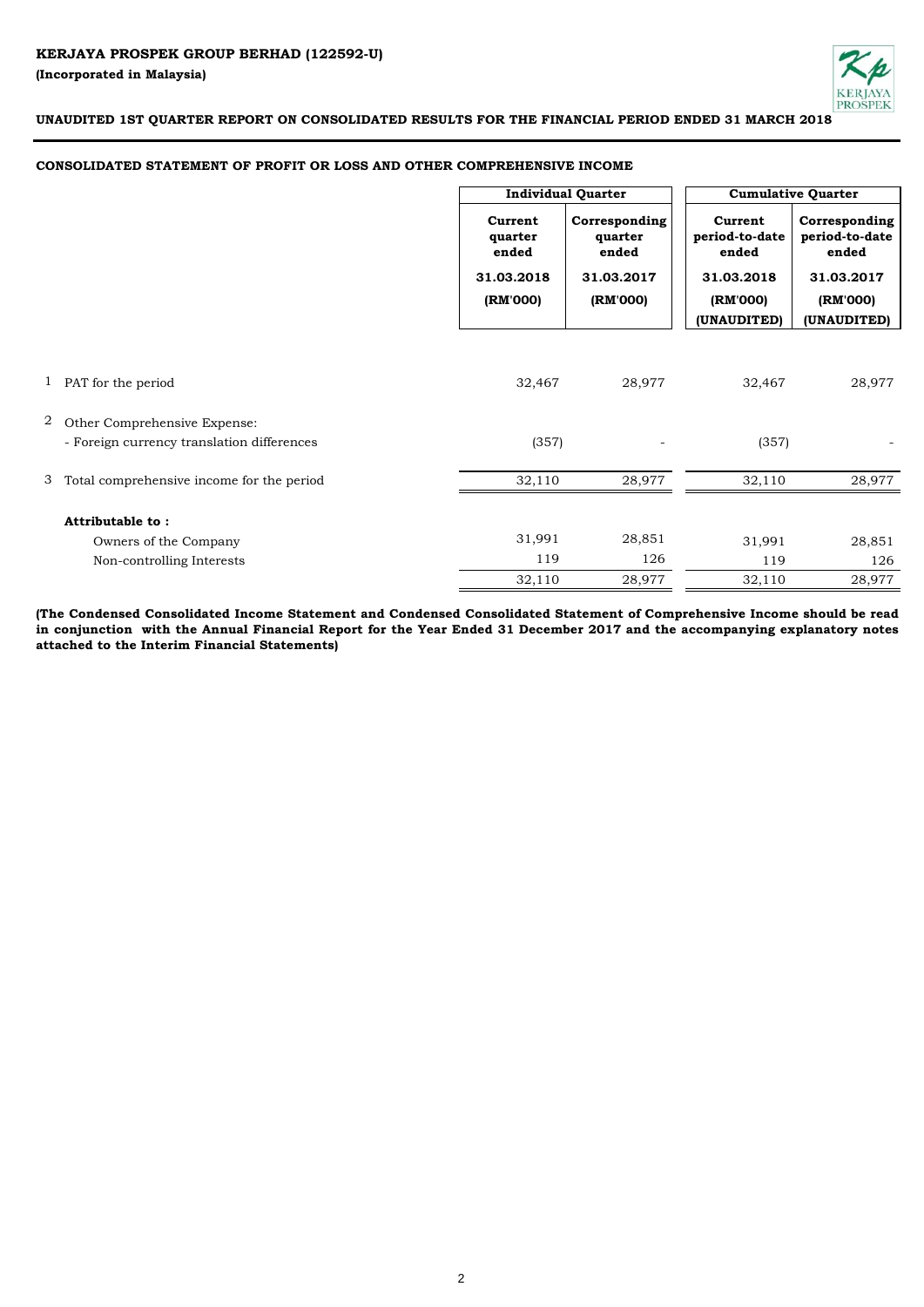

## **CONSOLIDATED STATEMENT OF FINANCIAL POSITION**

|                                       | As at<br>31.03.2018<br>(RM'000)<br>(UNAUDITED) | As at<br>31.12.2017<br>(RM'000)<br>(RESTATED) |
|---------------------------------------|------------------------------------------------|-----------------------------------------------|
| <b>ASSETS</b>                         |                                                |                                               |
| <b>Non-Current Assets</b>             |                                                |                                               |
| Property, Plant and Equipment         | 162,181                                        | 145,325                                       |
| <b>Investment Properties</b>          | 4,706                                          | 5,142                                         |
| Other Investments                     | 13,677                                         | 13,069                                        |
| Intangible Assets                     | 353,179                                        | 353,186                                       |
| Trade Receivables                     | 151,450                                        | 135,230                                       |
| Deferred tax assets                   | 310                                            | 313                                           |
|                                       | 685,503                                        | 652,265                                       |
| <b>Current Assets</b>                 |                                                |                                               |
| Inventories                           | 67,315                                         | 71,805                                        |
| Trade and other receivables           | 219,337                                        | 232,505                                       |
| Tax Recoverables                      | 2,377                                          | 2,989                                         |
| Other current assets                  | 38,308                                         | 33,848                                        |
| Fixed Deposits and Quoted Unit Trusts | 58,563                                         | 134,644                                       |
| Cash and Bank Balances                | 227,036                                        | 50,650                                        |
|                                       | 612,936                                        | 526,441                                       |
| <b>TOTAL ASSETS</b>                   | 1,298,439                                      | 1,178,706                                     |

# **EQUITY AND LIABILITIES**

# **Equity Attributable to Equity Holders of the Company**

| Share Capital                                     | 642,658 | 642,658 |
|---------------------------------------------------|---------|---------|
| Share Premium                                     |         |         |
| Redeemable Convertible Preference Shares ("RCPS") |         |         |
| Other Reserves                                    | 367     | 724     |
| Retained Profits                                  | 260,455 | 228,107 |
|                                                   | 903,480 | 871,489 |
| <b>Non-controlling Interests</b>                  | 1.981   | 1.862   |
| <b>Total Equity</b>                               | 905.461 | 873.351 |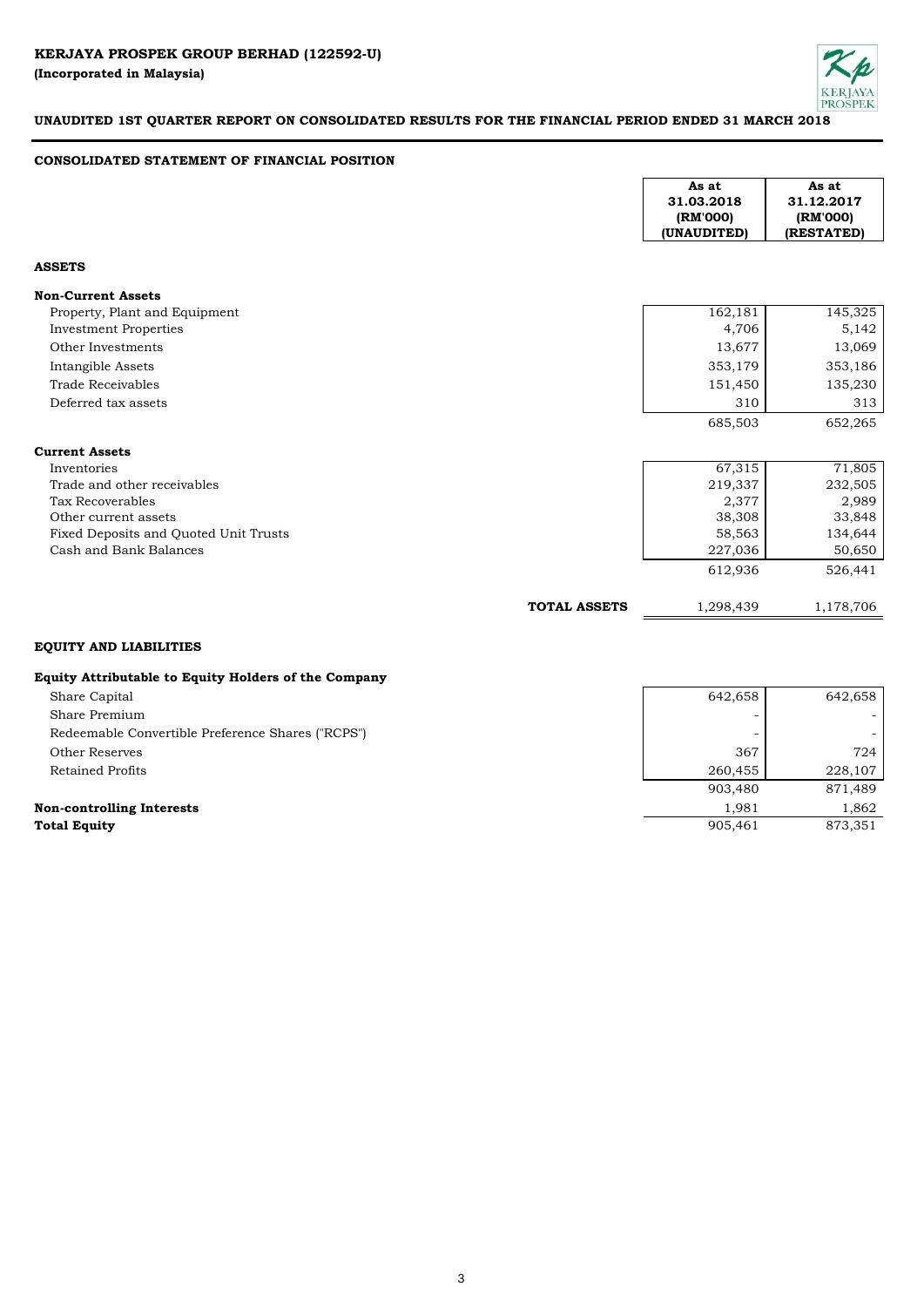

# **CONSOLIDATED STATEMENT OF FINANCIAL POSITION (CONT'D)**

|                                                                 | As at<br>31.03.2018<br>(RM'000)<br>(UNAUDITED) | As at<br>31.12.2017<br>(RM'000)<br>(RESTATED) |
|-----------------------------------------------------------------|------------------------------------------------|-----------------------------------------------|
| <b>Non-Current Liabilities</b>                                  |                                                |                                               |
| Trade and other payables                                        | 53,887                                         | 49,017                                        |
| Deferred tax liabilities                                        | 6,723                                          | 8,359                                         |
|                                                                 | 60,610                                         | 57,376                                        |
| <b>Current Liabilities</b>                                      |                                                |                                               |
| Trade and other payables                                        | 138,384                                        | 145,944                                       |
| Other current liabilities                                       | 87,204                                         | 76,980                                        |
| Progress billings in respect of property development            | 3,937                                          | 14,915                                        |
| RCPS - liability component                                      |                                                |                                               |
| <b>Borrowings</b>                                               | 90,627                                         |                                               |
| Provision for Taxation                                          | 12,216                                         | 10,140                                        |
|                                                                 | 332,368                                        | 247,979                                       |
| <b>Total Liabilities</b>                                        | 392,978                                        | 305,355                                       |
| TOTAL EQUITY AND LIABILITIES                                    | 1,298,439                                      | 1,178,706                                     |
| Net assets per share attributable to owners of the Company (RM) | 0.73                                           | 1.54                                          |

(The Condensed Consolidated Statement of Financial Position should be read in conjunction with the Annual Financial Report **for the Year Ended 31 December 2017 and the accompanying explanatory notes attached to the Interim Financial Statements)**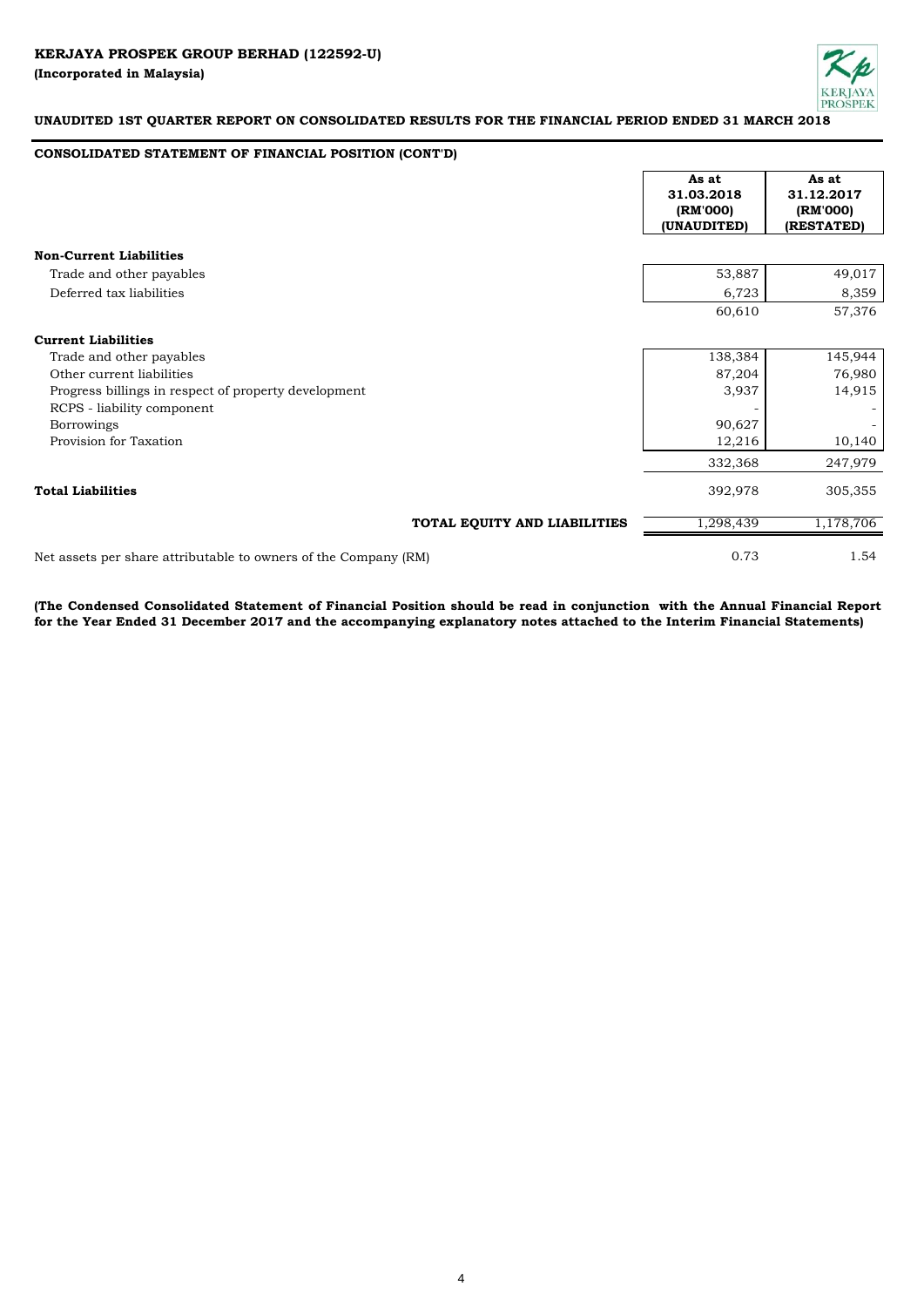

## **CONSOLIDATED STATEMENTS OF CHANGES IN EQUITY**

|                                                           | Attributable to Equity Holders of the Company |                                                           |                                           |                              |                                             |                                                         |                                      |
|-----------------------------------------------------------|-----------------------------------------------|-----------------------------------------------------------|-------------------------------------------|------------------------------|---------------------------------------------|---------------------------------------------------------|--------------------------------------|
|                                                           |                                               |                                                           | Non-Distributable ----------------        |                              |                                             |                                                         |                                      |
|                                                           | <b>Share</b><br>Capital<br><b>RM'000</b>      | <b>Share</b><br>$\mathbf{Premium}^{(1)}$<br><b>RM'000</b> | Other<br><b>Reserves</b><br><b>RM'000</b> | <b>RCPS</b><br><b>RM'000</b> | Retained<br><b>Profits</b><br><b>RM'000</b> | Non<br>Controlling<br><b>Interests</b><br><b>RM'000</b> | <b>Total Equity</b><br><b>RM'000</b> |
| 3 MONTHS PERIOD ENDED 31 MARCH<br>2018                    |                                               |                                                           |                                           |                              |                                             |                                                         |                                      |
| Balance as at 1 January 2018<br>Effect of adopting MFRS 9 | 642,658                                       | $\blacksquare$                                            | 724                                       |                              | 234,367<br>(6, 260)                         | 1,862                                                   | 879,611<br>(6, 260)                  |
| Balance as at 1 January 2018 (restated)                   | 642,658                                       | $\overline{\phantom{a}}$                                  | 724                                       |                              | 228,107                                     | 1,862                                                   | 873,351                              |
| Total Comprehensive Income for the<br>period              |                                               | $\qquad \qquad -$                                         | (357)                                     |                              | 32,348                                      | 119                                                     | 32,110                               |
| Balance as at 31 March 2018                               | 642,658                                       | $\overline{\phantom{a}}$                                  | 367                                       | ÷                            | 260,455                                     | 1,981                                                   | 905,461                              |
| 3 MONTHS PERIOD ENDED 31 MARCH<br>2017                    |                                               |                                                           |                                           |                              |                                             |                                                         |                                      |
| Balance as at 1 January 2017                              | 254,533                                       | 330,009                                                   | 324                                       | 36,523                       | 140,444                                     | 533                                                     | 762,366                              |
| Total Comprehensive Income for the<br>period              |                                               |                                                           |                                           |                              | 28,851                                      | 126                                                     | 28,977                               |
| Issuance of shares pursuant to<br>- Warrants exercised    | 2,244                                         | 1,676                                                     |                                           |                              |                                             |                                                         | 3,920                                |
| Balance as at 31 March 2017                               | 256,777                                       | 331,685                                                   | 324                                       | 36,523                       | 169,295                                     | 659                                                     | 795,263                              |

# **Note**

(1) Effective from 31 January 2017, the new Companies Act 2016 ("the Act") abolished the concept of authorised share capital and par value of share capital. Consequently, the credit balance of the share premium becomes part of the Company's share capital pursuant to the transitional provision set out in Section 618(2) of the Act. Nothwithstanding this provision, the Company may within 24 months from the commencement of the Act, use this amount for the purposes as set out in Section 618(3) of the Act. There is no impact on the numbers of ordinary shares in issue or the relative entitlement of any of the members as a result of this transition.

(The Condensed Consolidated Statements of Changes in Equity should be read in conjunction with the Annual Financial Report for **the Year Ended 31 December 2017 and the accompanying explanatory notes attached to the Interim Financial Statements)**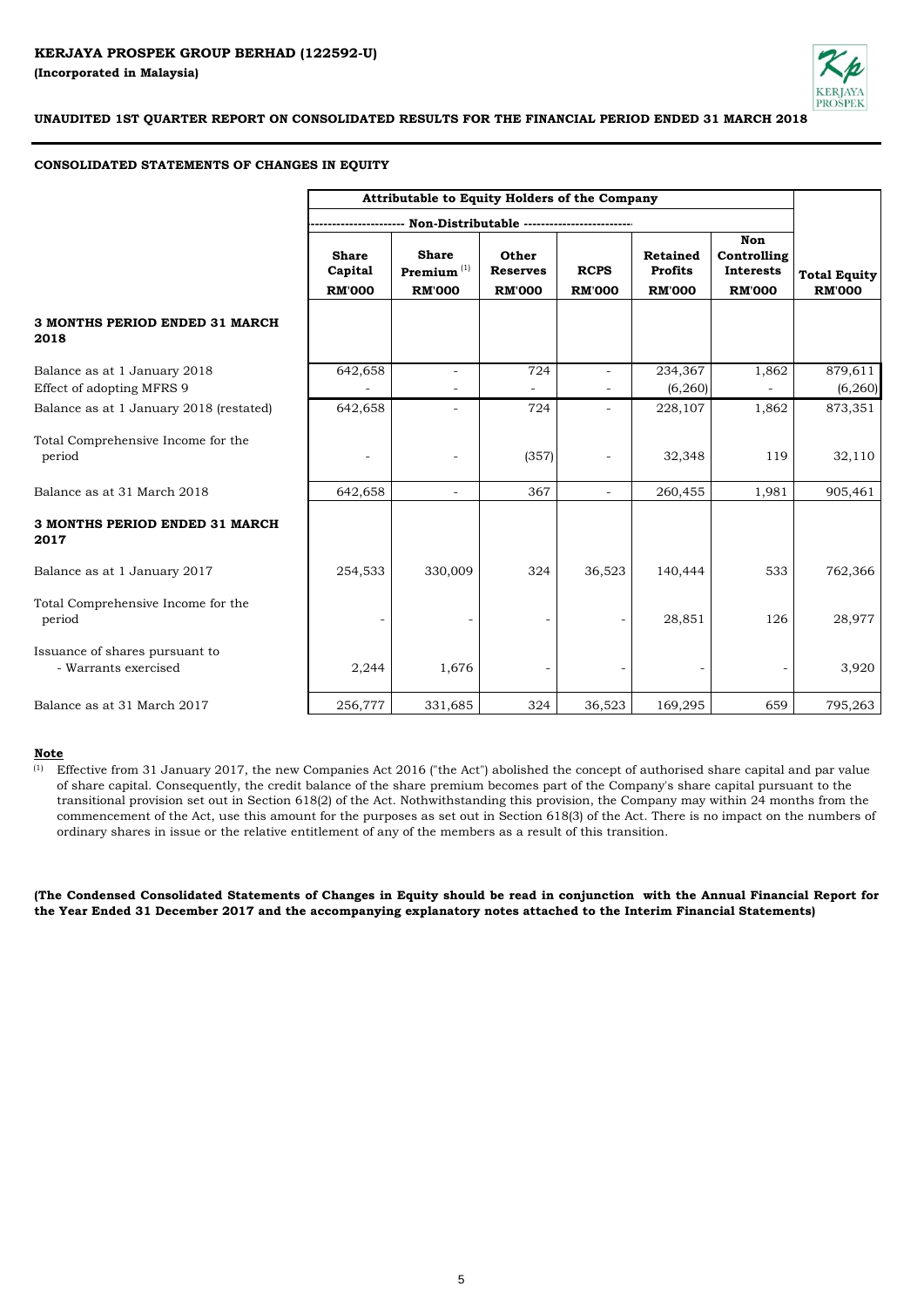

# **CONSOLIDATED CASHFLOW STATEMENT**

|                                                                                   | Current<br>period-to-date<br>ended<br>31.03.2018 | Corresponding<br>period-to-date<br>ended<br>31.03.2017 |
|-----------------------------------------------------------------------------------|--------------------------------------------------|--------------------------------------------------------|
|                                                                                   | (RM'000)                                         | (RM'000)                                               |
|                                                                                   | (UNAUDITED)                                      | (UNAUDITED)                                            |
| CASH FLOWS FROM OPERATING ACTIVITIES                                              |                                                  |                                                        |
| Profit before tax                                                                 | 42,762                                           | 38,870                                                 |
| Adjustment for:                                                                   |                                                  |                                                        |
| Amortisation and depreciation of property, plant and equipments<br>Non-cash items | 7,644<br>(4, 419)                                | 5,324<br>(880)                                         |
| Operating Profit Before Working Capital Changes                                   | 45,987                                           | 43,314                                                 |
| Changes in working capital :                                                      |                                                  |                                                        |
| Net change in operating assets                                                    | (5,801)                                          | 16,242                                                 |
| Net change in operating liabilities                                               | (218)                                            | (19, 034)                                              |
| Net Cash Generated from Operations                                                | 39,968                                           | 40,522                                                 |
| Interest received                                                                 | 1,486                                            | 687                                                    |
| Interest paid                                                                     | (29)                                             | (238)                                                  |
| Income tax refund                                                                 |                                                  |                                                        |
| Income tax paid                                                                   | (9,934)                                          | (11,998)                                               |
| Net Cash Generated from Operating Activities                                      | 31,491                                           | 28,973                                                 |
| CASH FLOW USED IN INVESTING ACTIVITIES                                            |                                                  |                                                        |
| Acquisition of property, plant and equipments                                     | (24, 872)                                        | (14, 049)                                              |
| Proceeds from disposal of property, plant and equipments                          | 3,290                                            | 628                                                    |
| Net Cash Used In Investing Activities                                             | (21, 582)                                        | $(13, 42\overline{1})$                                 |
| CASH FLOW (USED IN)/GENERATED FROM FINANCING ACTIVITIES                           |                                                  |                                                        |
| Proceeds from issuance of shares                                                  |                                                  | 2,244                                                  |
| Proceeds from exercise of warrants                                                |                                                  | 1,676                                                  |
| Net drawdown/(repayment) of short term borrowing                                  |                                                  | (3,872)                                                |
| Net Cash (Used In)/Generated From Financing Activities                            | $\equiv$                                         | 48                                                     |
| NET INCREASE IN CASH AND CASH EQUIVALENTS                                         | 9,909                                            | 15,600                                                 |
| EFFECT OF EXCHANGE RATE CHANGES                                                   | (353)                                            |                                                        |
| CASH AND CASH EQUIVALENTS AT BEGINNING OF PERIOD                                  | 185,416                                          | 132,439                                                |
| CASH AND CASH EQUIVALENTS AT END OF PERIOD                                        | 194.972                                          | 148.039                                                |
|                                                                                   |                                                  |                                                        |
| CASH AND CASH EQUIVALENTS AT END OF PERIOD CONSIST OF:                            |                                                  |                                                        |
| Cash and Bank Balances                                                            | 227,036                                          | 111,059                                                |
| Fixed Deposits and Quoted Unit Trust                                              | 58,563                                           | 36,980                                                 |
| Less: Short term borrowing                                                        | (90, 627)                                        |                                                        |
|                                                                                   | 194,972                                          | 148,039                                                |

(The Condensed Consolidated Cashflow Statements should be read in conjunction with the Annual Financial Report for the **Year Ended 31 December 2017 and the accompanying explanatory notes attached to the Interim Financial Statements)**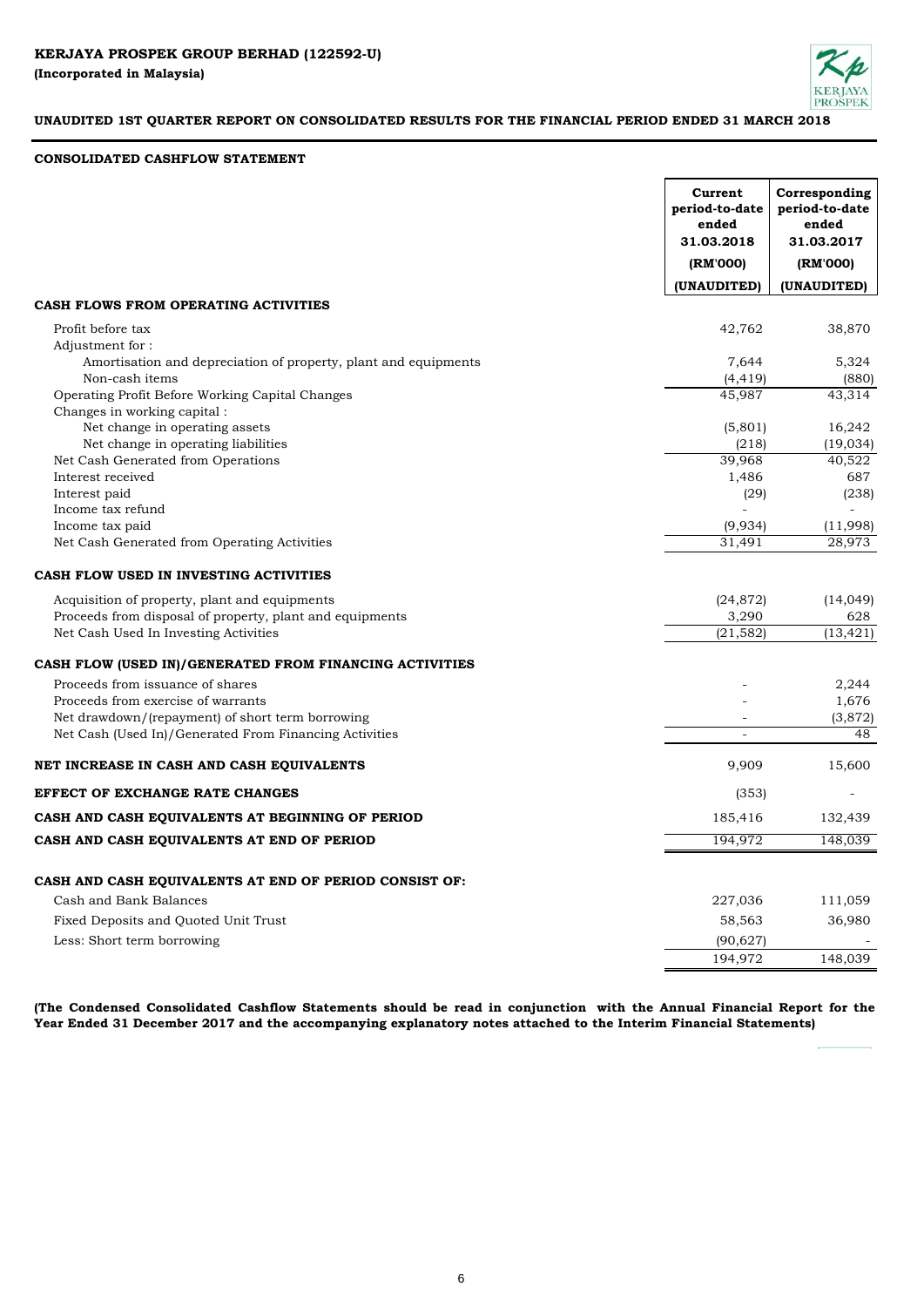

## **NOTES TO THE REPORTS**

## **EXPLANATORY NOTES PURSUANT TO MALAYSIAN FINANCIAL REPORTING STANDARD ("MFRS") 134, INTERIM FINANCIAL REPORTING**

#### **A1. Corporate Information**

Kerjaya Prospek Group Berhad is a public limited company incorporated and domiciled in Malaysia, and is listed on the Bursa Malaysia Securities Berhad. The registered office is located at No. 802, 8th Floor, Block C, Kelana Square, 17 Jalan SS7/26, 47301 Petaling Jaya, Selangor. The principal place of business is located at No.1, 2nd Floor, Bangunan One Wangsa, Jalan Wangsa Permai, Taman Wangsa Permai, 52200 Kuala Lumpur.

#### **A2. Malaysian Financial Reporting Standards ("MFRS")**

#### **A2.1 Basis of Preparations**

The interim financial reports of the Group are unaudited and have been prepared in accordance with the requirements of Malaysia Financial Reporting Standard ("MFRS") 134, Interim Financial Reporting issued by the Malaysia Accounting Standard Board ("MASB") and Paragraph 9.22 and Appendix 9B of the Main Market Listing Requirements of Bursa Malaysia Securities Berhad.

The interim financial reports should be read in conjunction with the audited financial statements of the Group for the financial year ended 31 December 2017.

#### **A2.2 Significant Accounting Policies**

The accounting policies and methods of computation adopted by the Group in these quarterly financial reports are consistent with those adopted in the most recent annual audited financial statements for the year ended 31 December 2017, except for the adoption of the following new and revised Standards and Amendments.

As of 1 January 2018, the Group has adopted the following new and revised MFRSs and amendments to MFRS and IC interpretation (collectively referred to as "pronouncements") which are effective for annual years beginning on or after 1 January 2018.

| Financial Instruments (2014)                                                                |
|---------------------------------------------------------------------------------------------|
| Revenue from Contracts with Customers                                                       |
| Revenue from Contracts with Customers: Clarifications to MFRS 15                            |
| Investment in Associates and Joint Ventures (Annual Improvements 2014 -<br>$2016$ Cycle $)$ |
| Foreign Currency Transactions and Advance Consideration                                     |
| Investment Property - Transfers of Investment Property                                      |
|                                                                                             |

The initial application on the above pronouncements did not have any material impact to the condesed financial statements. The impacts for application of MFRS 9 of RM6.2 million has been adjusted against opening retained profits as disclosed in note A2.3.

## **A2.3 Adoption of MFRS 9 and MFRS 15**

## i. MFRS 9 Financial Instruments

The Group adopted MFRS 9, Financial Instruments on 1 January 2018. MFRS 9 replaces the guidance in MFRS 139 Financial Instruments: Recognition and Measurement on the classification and measurement of financial assets and financial liabilities, impairement of financial assets, and on hedge accounting.

MFRS 9 contains a new classification and measurement approach for financial assets that reflects the business model in which assets are managed and their cash flow characteristics.

The three principal classifications categories for financial assets are: measured at amortised cost, fair value through other comprehensive income (FVOCI) and fair value through profit or loss (FVTPL). The standard eliminates the existing MFRS 139 categories of held to maturity, loans and receivables and available for sale.

The impact on the accounting for the Group's financial assets upon initial application of the new classification requirements. The impacts of application of MFRS 9 are as discussed below.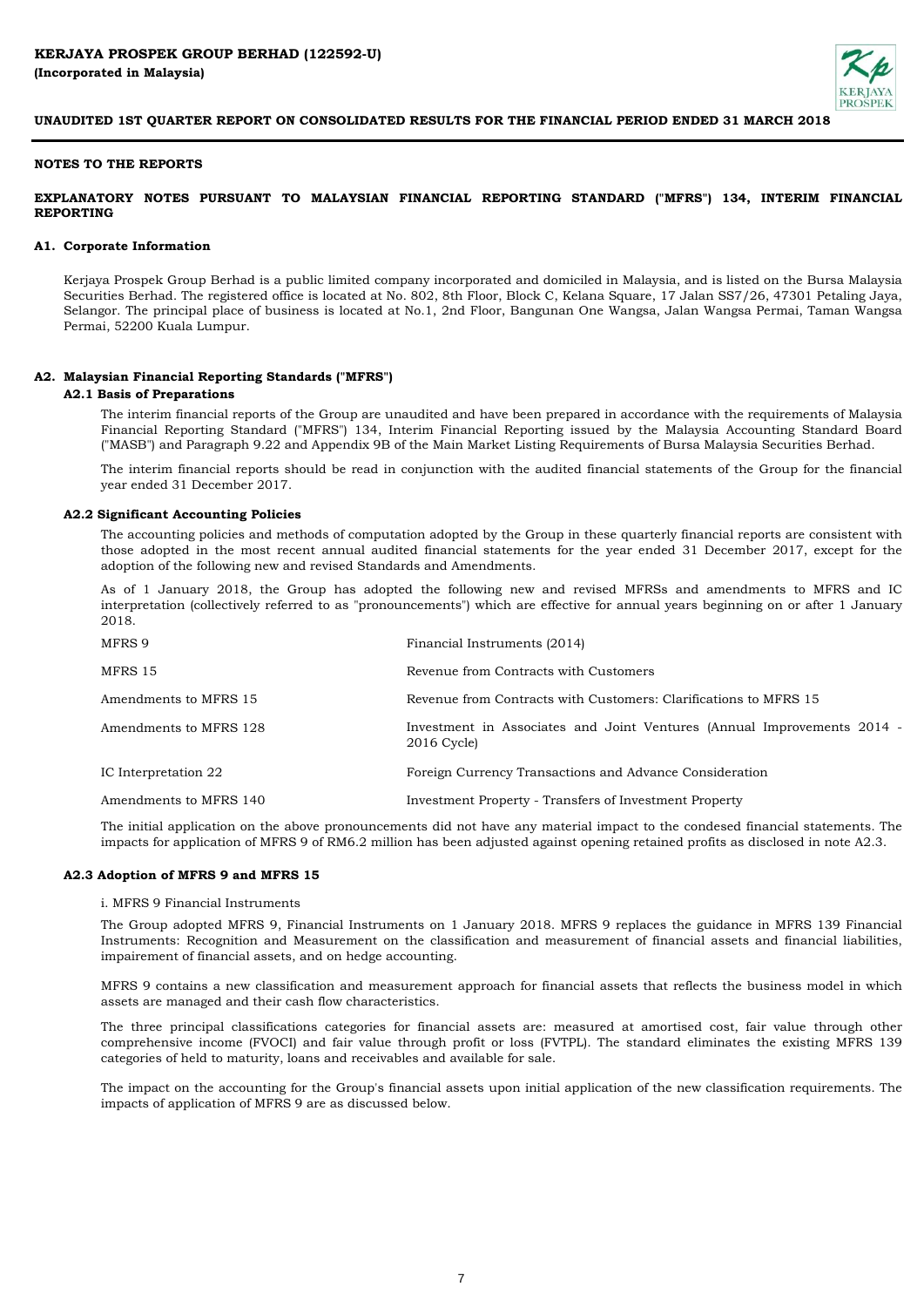

MFRS 9 also replaces the incurred loss model in MFRS 139 with a forward-looking expected credit loss (ECL) model. Under MFRS 9, loss allowances will be measured on either 12 month ECLs or Lifetime ECLs. As allowed by the transitional provision of MFRS 9, the Group elected not to restate the comparatives. Adjustments arising from the initial application of the new impairment model has been recognised in the opening balance of the retained earnings and the carrying amount of the financial assets as at 1 January 2018 as disclosed below:

|                                                   | <b>Impact of adoption</b><br>of MFRS 9 to |
|---------------------------------------------------|-------------------------------------------|
|                                                   | opening balance at                        |
|                                                   | 1 January 2018                            |
|                                                   | <b>In RM'000</b>                          |
| <b>Non-current Assets</b>                         |                                           |
| Decrease in trade receivables                     | (128)                                     |
| <b>Current Assets</b>                             |                                           |
| Decrease in trade and other receivables           | (6, 011)                                  |
| Decrease in fixed deposits and quoted unit trusts | (88)                                      |
| Decrease in cash and bank balances                | (33)                                      |
| <b>Equity</b>                                     |                                           |
| Decrease in retained profits                      | (6,260)                                   |

ii. MFRS 15 Revenue for Contracts with Customers

The Group adopted MFRS 15, Revenue from Contracts with Customers on 1 January 2018. MFRS 15 replaces the guidance in MFRS 111 Construction Contracts, MFRS 118 Revenue, IC Interpretation 13 Customer Loyalty Programmes, IC Interpretation 15, Agreements for Construction of Real Estate, IC Interpretation 18, Transfer of Assets from Customers and IC Interpretation 131, Revenue - Barter Transactions Involving Advertising Services. MFRS 15 provides a single model for accounting for revenue arising from contracts with customers, focusing on the identification and satisfaction of performance obligations.

The Group recognises revenue of each performance obligation when it transfers control of a product or service to a customer either at a point of time or over time. When revenue is recognised over time, the stage of completion for projects is measured (by reference to the cost incurred up to the reporting date as a percentage of total estimated cost or by reference to physical stage of completion. When the services rendered exceed the billings to customers, a contract asset is recognised. If the billings exceed the services rendered, a contract liability is recognised.

## **A3. Audit Report**

The audited financial statements for the preceding financial year ended 31 December 2017 were not subject to any qualification.

#### **A4. Seasonal or Cyclical Factors**

The principal business operations of the Group are not significantly affected by any seasonal or cyclical factors.

#### **A5. Unusual Items**

There were no unusual items in the current quarter under review that affecting the assets, liabilities, equity, net income or cashflow of the Group.

#### **A6. Changes in Estimates**

There were no significant changes in estimates that have a material effect to the current quarter under review.

#### **A7. Debt and Equity Securities**

During the financial period ended 31 March 2018, the issued and paid-up share capital was increased from 564,531,382 to 1,241,968,766 by issuance of six bonus shares on every existing five ordinary shares on 27 February 2018.

Other than the above, there were no issuance or repayment of debt and equity securities, share buy-backs, share cancellations, share held as treasury shares for the Group during the current quarter and financial period under review.

#### **A8. Dividends Paid**

There were no payment of dividend during the current financial quarter and period-to-date ended 31 March 2018.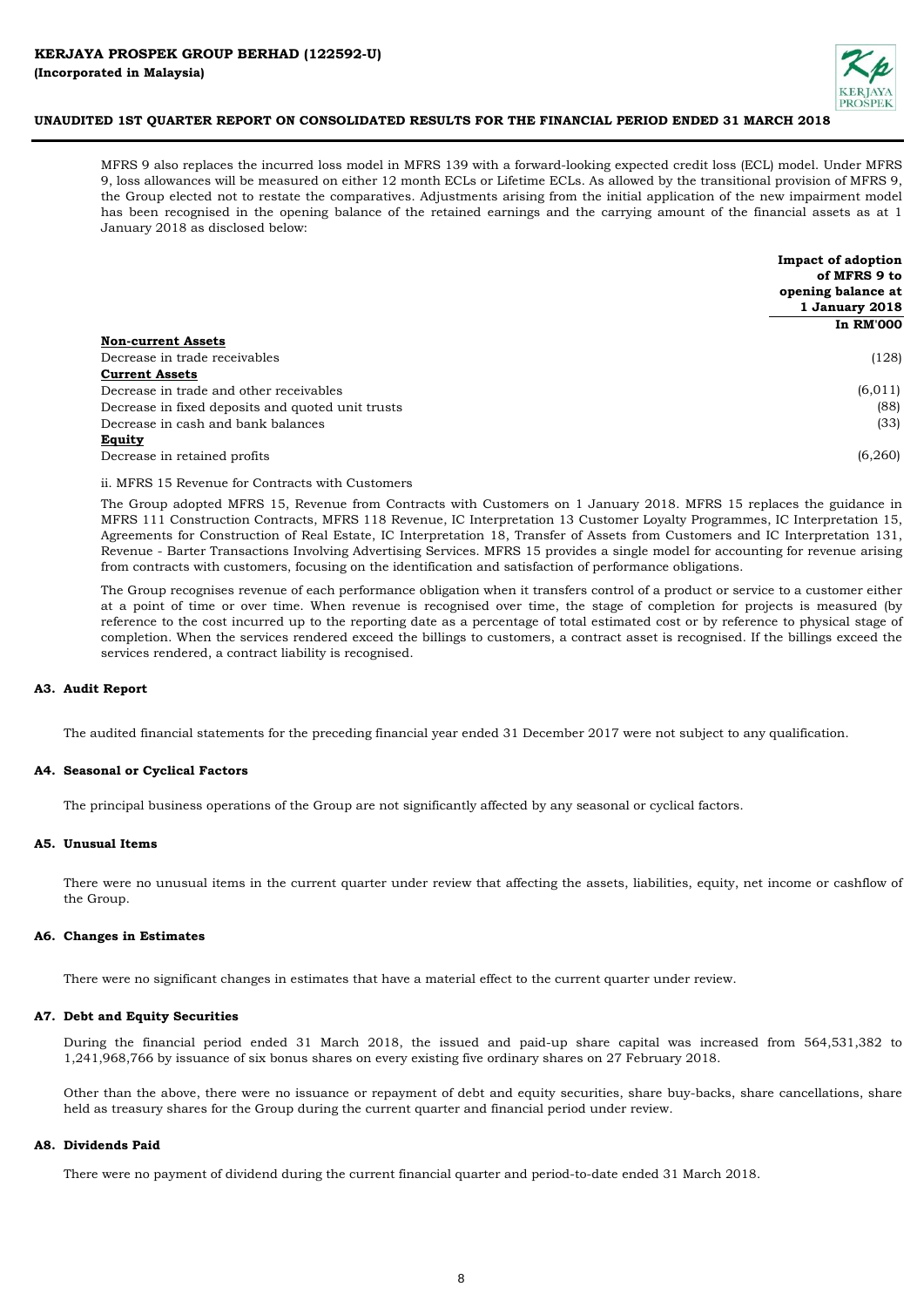

# **A9. Segmental Information**

# **FOR THE FINANCIAL YEAR ENDED 31 MARCH 2018**

|                          | Construction | Manufacturing | Development              | <b>Others</b>            | Elimination | <b>Total</b>             |
|--------------------------|--------------|---------------|--------------------------|--------------------------|-------------|--------------------------|
|                          | (RM'000)     | (RM'000)      | (RM'000)                 | (RM'000)                 | (RM'000)    | (RM'000)                 |
| External Revenue         | 225,254      | 2,500         | 27,386                   | $\overline{\phantom{a}}$ |             | 255,140                  |
| Inter Group Revenue      | 57,368       | 634           | $\overline{\phantom{a}}$ | 80,000                   | (138,002)   | $\overline{\phantom{a}}$ |
|                          | 282,622      | 3,134         | 27,386                   | 80,000                   | (138,002)   | 255,140                  |
| <b>RESULTS</b>           |              |               |                          |                          |             |                          |
| Segmental Results        | 32,695       | 728           | 4,587                    | 80,180                   | (85, 842)   | 32,348                   |
| <b>OTHER INFORMATION</b> |              |               |                          |                          |             |                          |
| Segmental Assets         | 834,570      | 109,176       | 76,846                   | 755,521                  | (477, 674)  | 1,298,439                |
| Segmental Liabilities    | 628,721      | 108,360       | 46,308                   | 25,752                   | (416, 163)  | 392,978                  |

# **FOR THE FINANCIAL YEAR ENDED 31 MARCH 2017**

|                          | Construction<br>(RM'000) | Manufacturing<br>(RM'000) | Property<br>Development<br>(RM'000) | <b>Others</b><br>(RM'000) | Elimination<br>(RM'000) | Total<br>(RM'000) |
|--------------------------|--------------------------|---------------------------|-------------------------------------|---------------------------|-------------------------|-------------------|
| External Revenue         | 219,758                  | 1,321                     | 12,138                              | $\overline{\phantom{a}}$  |                         | 233,217           |
| Inter Group Revenue      | 42,102                   | 36                        |                                     | $\overline{\phantom{a}}$  | (42, 138)               |                   |
|                          | 261,860                  | 1,357                     | 12,138                              |                           | (42, 138)               | 233,217           |
| <b>RESULTS</b>           |                          |                           |                                     |                           |                         |                   |
| Segmental Results        | 29,089                   | 264                       | 698                                 | 8,852                     | (10, 052)               | 28,851            |
| <b>OTHER INFORMATION</b> |                          |                           |                                     |                           |                         |                   |
| Segmental Assets         | 697,096                  | 111,675                   | 57,439                              | 630,140                   | (428, 433)              | 1,067,917         |
| Segmental Liabilities    | 486,112                  | 113,393                   | 44,131                              | 10.677                    | (381, 659)              | 272,654           |

As the business of the Group is engaged entirely in Malaysia, no reporting by geographical location of operation is presented.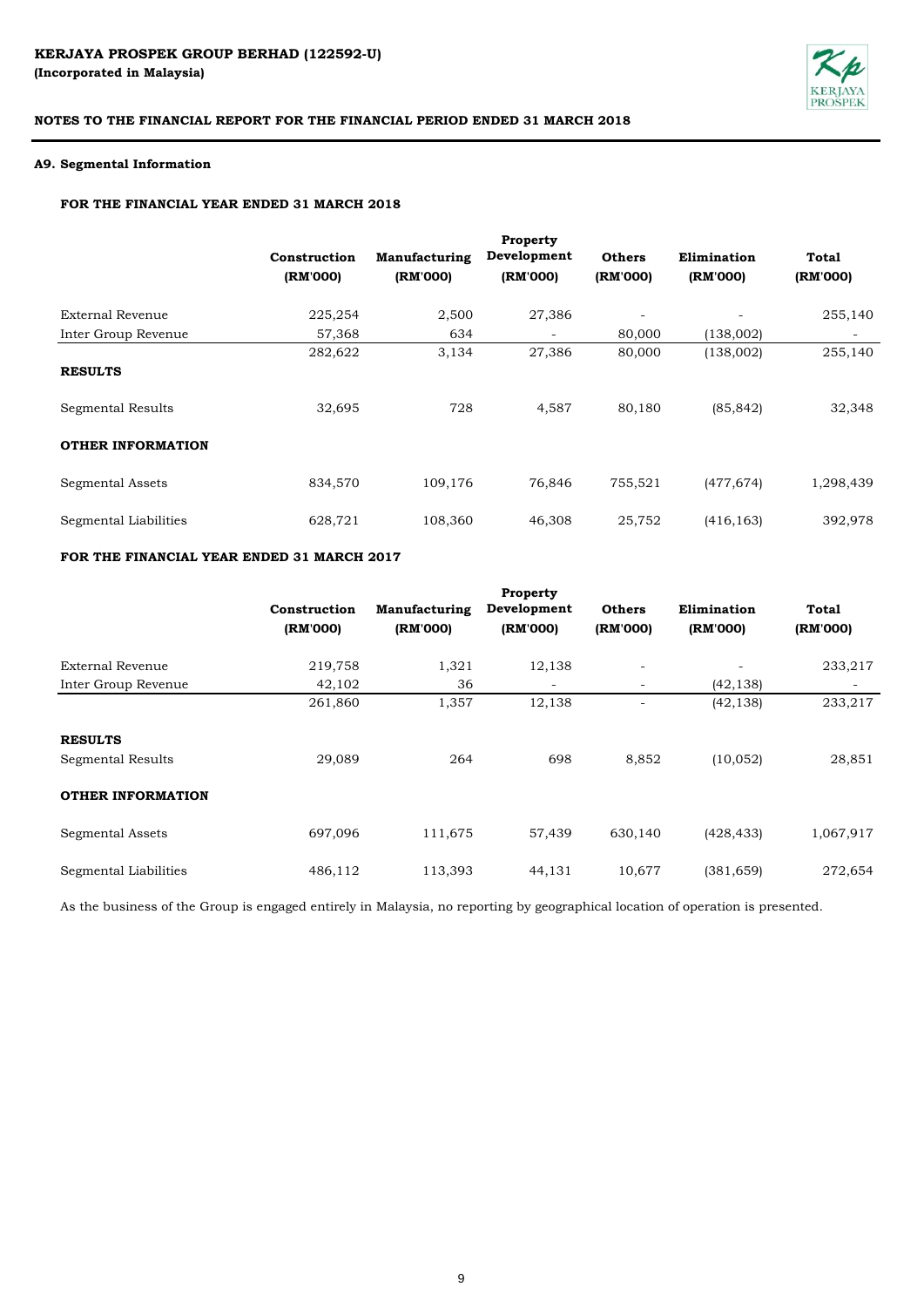

## **A9. Segmental Information (contd.)**

For management purposes, the Group is organised into business units based on their products and services, and has four (4) reportable operating segments as follow:

(i) Construction - Main building construction works, provision of contract workmanship and other related services.

(ii) Manufacturing - Manufacture, assemble, installation and sale of light fittings, furniture, kitchen cabinetry and related products.

(iii) Property Development - Development of residential and/or commercial properties.

(iv) Others - Investment holding and others.

## Segment performance for the financial year ended 31 March 2018 as compared to corresponding preceding year ended 31 **March 2017**

## **(i) Construction**

The construction segment has achieved a total revenue of RM282.62 million in the current financial year representing an increase of approximately 8% as compared to its corresponding preceding financial year of RM261.86 million. The segmental profit was further enhanced from RM29.09 million in corresponding preceding year to RM32.70 million in current financial year. The increase in revenue and profit before tax was mainly due to steady progress construction work on-site and improved margin on the projects. The construction segment is expected to continue to deliver positive results and improve the Group's overall turnover and profitability moving forward.

#### **(ii) Manufacturing**

The revenue on manufacturing segment has increased to RM3.13 million in current financial year compared to its corresponding preceding financial year of RM1.36 million. The segmental profit has increased from RM0.26 million to RM0.73 million. Revenue was recognised from the progress work of projects that were secured.

#### **(iii) Property Development**

The property development division continues to recognise its revenues of RM27.39 million and a profit of RM4.59 million for the current financial year as more sales and purchase agreements were being executed on the project with higher development progress being registered for the project.

#### **(iv) Others**

Others refer to investment holding and others. A segmental profit of RM80 million was registered mainly due to its dividend income from its subsidiary.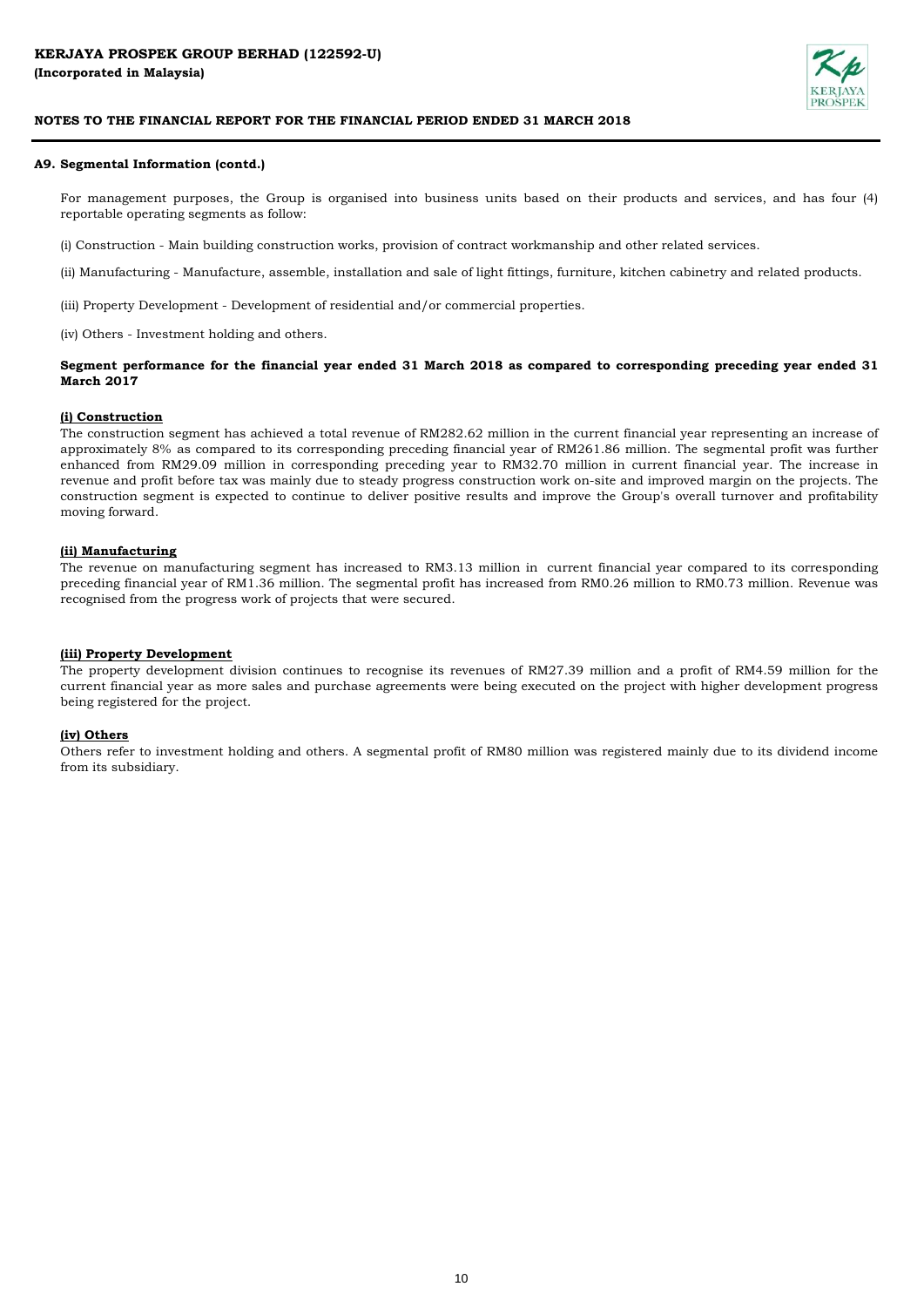

## **A10. Profit Before Tax**

|                                                                | Individual                   | Cumulative     |  |
|----------------------------------------------------------------|------------------------------|----------------|--|
|                                                                | <b>Ouarter</b><br>31.03.2018 | <b>Quarter</b> |  |
|                                                                |                              | 31.03.2018     |  |
|                                                                | (RM'000)                     | (RM'000)       |  |
| Net fair value gain                                            | (2,535)                      | (2,535)        |  |
| Interest income                                                | (1, 486)                     | (1, 486)       |  |
| Amortisation and depreciation of property, plant and equipment | 7,644                        | 7,644          |  |
| Interest expenses                                              | 29                           | 29             |  |
| Loss on disposal of property, plant and equipment              | 133                          | 133            |  |

#### **A11. Subsequent Events**

There were no subsequent events as at 28 May 2018, being the latest practicable date which shall not be ealier than 7 days from the date of issuance of this interim financial report.

#### **A12. Changes in Composition of the Group**

There were no changes in the composition of the Group for the current quarter and financial period under review.

#### **A13. Changes in Contingent Liabilities or Contingent Assets**

| (a) | Contingent Liabilities                                                                    | Cumulative<br><b>Quarter</b><br>31.03.2018<br>(RM'000) |
|-----|-------------------------------------------------------------------------------------------|--------------------------------------------------------|
|     | Corporate guarantee given to banks for facilities granted to subsidiaries                 | 217,089                                                |
|     | Corporate guarantee given to third parties for the benefit of the Group's<br>subsidiaries | 96,454                                                 |
|     |                                                                                           | 313,543                                                |
|     |                                                                                           |                                                        |

## (b) Contingent Assets

As at the date of this report, there were no contingent assets.

#### **A14. Capital Commitments**

As at the date of this report, the Group has no material capital commitments.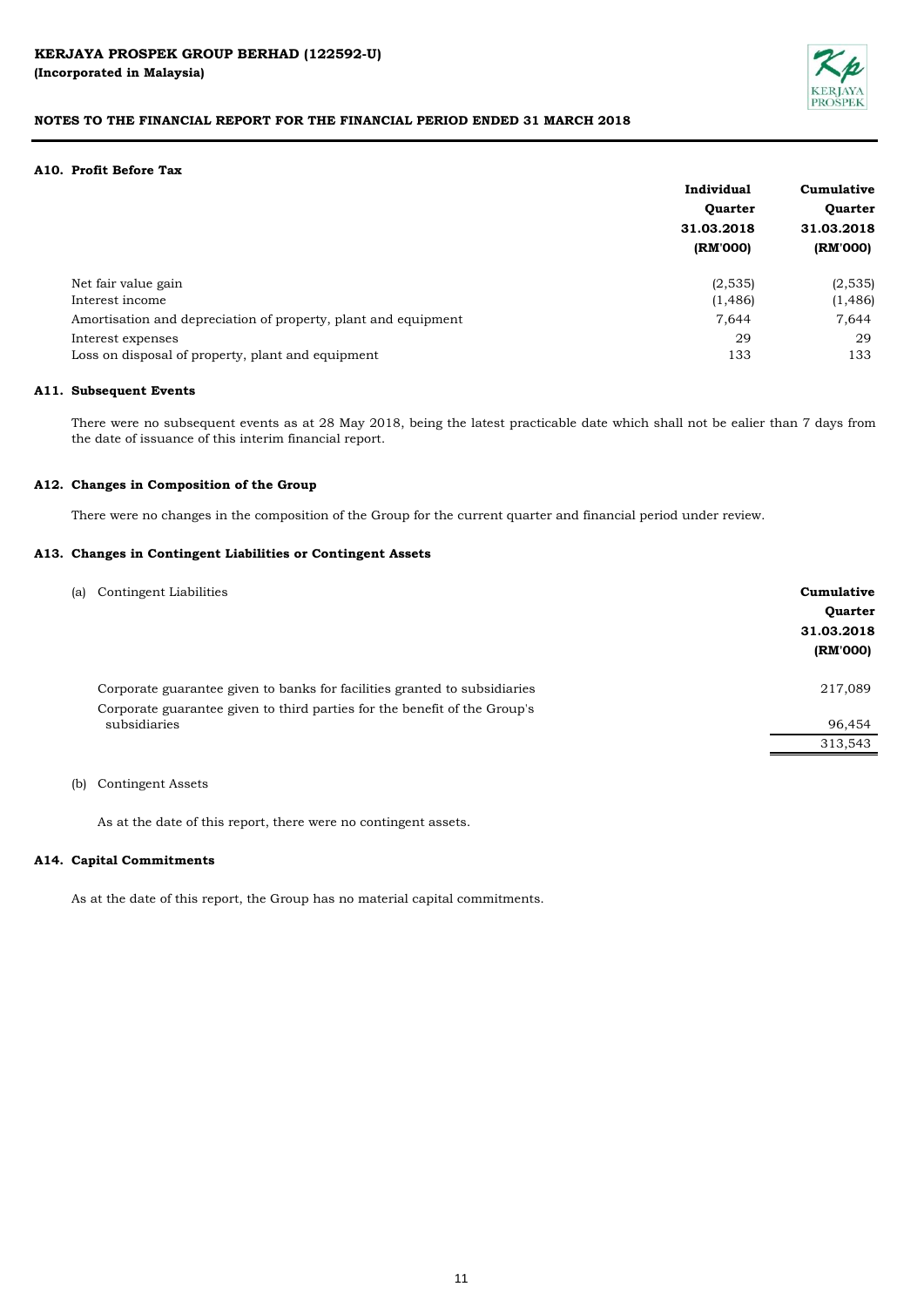

# **ADDITIONAL INFORMATION REQUIRED BY THE LISTING REQUIREMENTS OF BURSA SECURITIES**

## **B1. Review of Performance**

For the current financial year under review, the Group posted a revenue of RM255.14 million as compared to its corresponding preceding financial quarter of RM233.22 million. Along with the increase in revenue, Profit Before Tax ("PBT') in the current quarter jumped to RM42.76 million, representing an increase of RM3.89 million from its corresponding preceding quarter of RM38.87 million.

Overall, the increase in revenue and PBT were mainly attributed to the construction segment of the Group which currently has a substantial orderbook comprising of projects awarded by premium property developers in Malaysia. The property development segment is also expected to contribute positively to the Group's earnings moving forward with the encouraging take up rate in the Group's property development project in Genting Permai. The outstanding performance especially in the construction segment has mitigated the slowdown in the manufacturing segment.

#### **B2. Change in Results of Current Quarter Compared to Preceding Quarter**

|                                                                         | Immediate                                     |                      |                |  |  |  |  |
|-------------------------------------------------------------------------|-----------------------------------------------|----------------------|----------------|--|--|--|--|
|                                                                         | Current<br><b>Ouarter ended</b><br>31.03.2018 | Preceding            |                |  |  |  |  |
|                                                                         |                                               | <b>Ouarter ended</b> |                |  |  |  |  |
|                                                                         |                                               | 31.12.2017           | <b>Changes</b> |  |  |  |  |
|                                                                         | (RM'000)                                      | (RM'000)             | (%)            |  |  |  |  |
| Revenue                                                                 | 255,140                                       | 252,308              | $1.1\%$        |  |  |  |  |
| <b>Operating Profit</b>                                                 | 42,916                                        | 48,410               | $-11.3%$       |  |  |  |  |
| Profit Before Tax                                                       | 42,762                                        | 40,889               | 4.6%           |  |  |  |  |
| Profit After Tax                                                        | 32,467                                        | 29,010               | 11.9%          |  |  |  |  |
| Profit Attributable to Ordinary Equity Holders of the Parent holders of |                                               |                      |                |  |  |  |  |
| the parent                                                              | 32,348                                        | 28.579               | 13.2%          |  |  |  |  |

For the current quarter, the Group recorded a revenue and PBT of RM255.14 million and RM42.76 million respectively as compared to RM252.31 million and RM40.89 million respectively in its immediate preceding quarter due to timing of delivery of works on construction segment which all on going projects were at their planned progression. On the property development segment, the maiden property project; Vista Residences, has also recorded encouranging result with a take-up rate of 79% on higher development progress.

#### **B3. Current Year Prospects**

The Group is pleased that it has delivered growth in both revenue and profit. During the current financial quarter and period-todate ended 31 March 2018, the Group has secured a building contract worth RM357.3 million. The Group's outstanding order book stands at RM3.05 billion as at current financial quarter and period-to-date ended 31 March 2018.

On the Group's maiden project, Vista Residences has also recorded an encouraging take-up rate with its current unbilled sales of approximately RM62 million.

Moving forward, the Group aims to focus on the construction segment to be the main revenue driver of the Group.

The Group will continue to exercise vigilance and prudence in achieving its objectives whilst expanding in view of the current global and local economic environments.

Notwithstanding the Group's objective to expand its core business in construction, it will maintain the manufacturing segment as part of its integrated business objective and strategy and complete the existing property development project.

The market would be challenging but sustainable. Barring any unforeseen circumstances, the Group is cautiously optimistic on its overall businesses moving forward and will continue to sharpen it competitive edge to achieve sustainable growth in the market.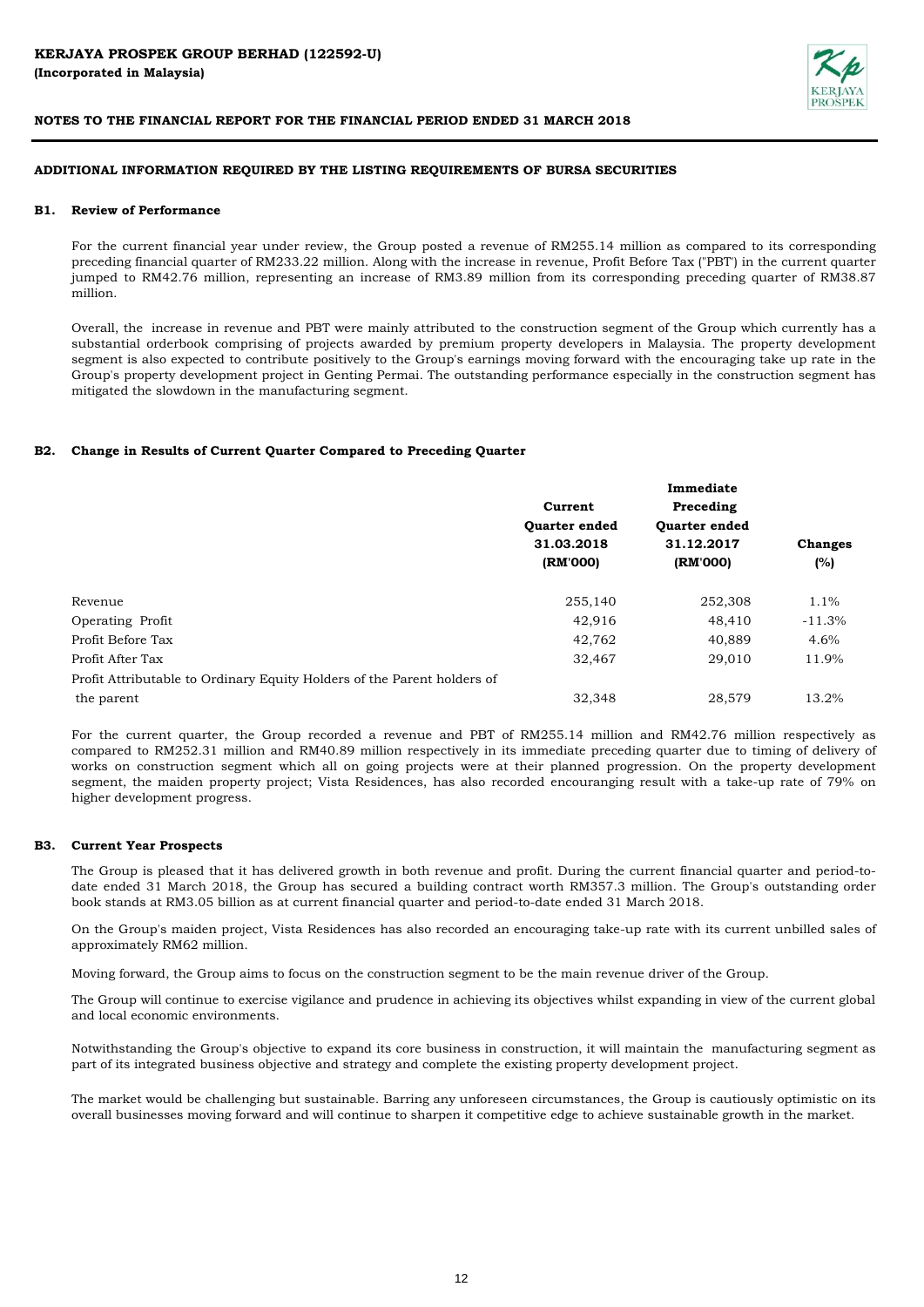

## **B4. Profit Forecast**

There were no profit forecast prepared or profit guarantee made by the Group.

#### **B5. Taxation**

|                                | Individual<br>Quarter<br>31.03.2018<br>(RM'000) | Cumulative<br>Quarter<br>31.03.2018<br>(RM'000) |
|--------------------------------|-------------------------------------------------|-------------------------------------------------|
| Malaysia income tax            |                                                 |                                                 |
| - current year                 | 11,176                                          | 11,176                                          |
| - under provided in prior year | 763                                             | 763                                             |
|                                | 11,939                                          | 11,939                                          |
| Deferred tax                   |                                                 |                                                 |
| - current year                 | (1,644)                                         | (1, 644)                                        |
|                                | 10,295                                          | 10,295                                          |

Effective tax rates for the current financial quarter and period-to-date ended 31 March 2018 was comparable to statutory tax rate of 24%.

#### **B6 Group Borrowings and Debt Securities**

Details of the group borrowings as at 31 March 2018 were as follows:

|                                             | Cumulative |
|---------------------------------------------|------------|
|                                             | Quarter    |
|                                             | 31.03.2018 |
|                                             | (RM'000)   |
|                                             |            |
| Short term borrowings - Unsecured           |            |
| (i) Cashline facilities (denominated in RM) | 90,627     |
|                                             |            |

#### **B7. Status of Corporate Proposals**

There were no proposal annouced by the Company but pending implementation as of the date of this report.

## **B8. Changes in Material Litigation**

There were no pending material litigations for the Group as at the date of this report.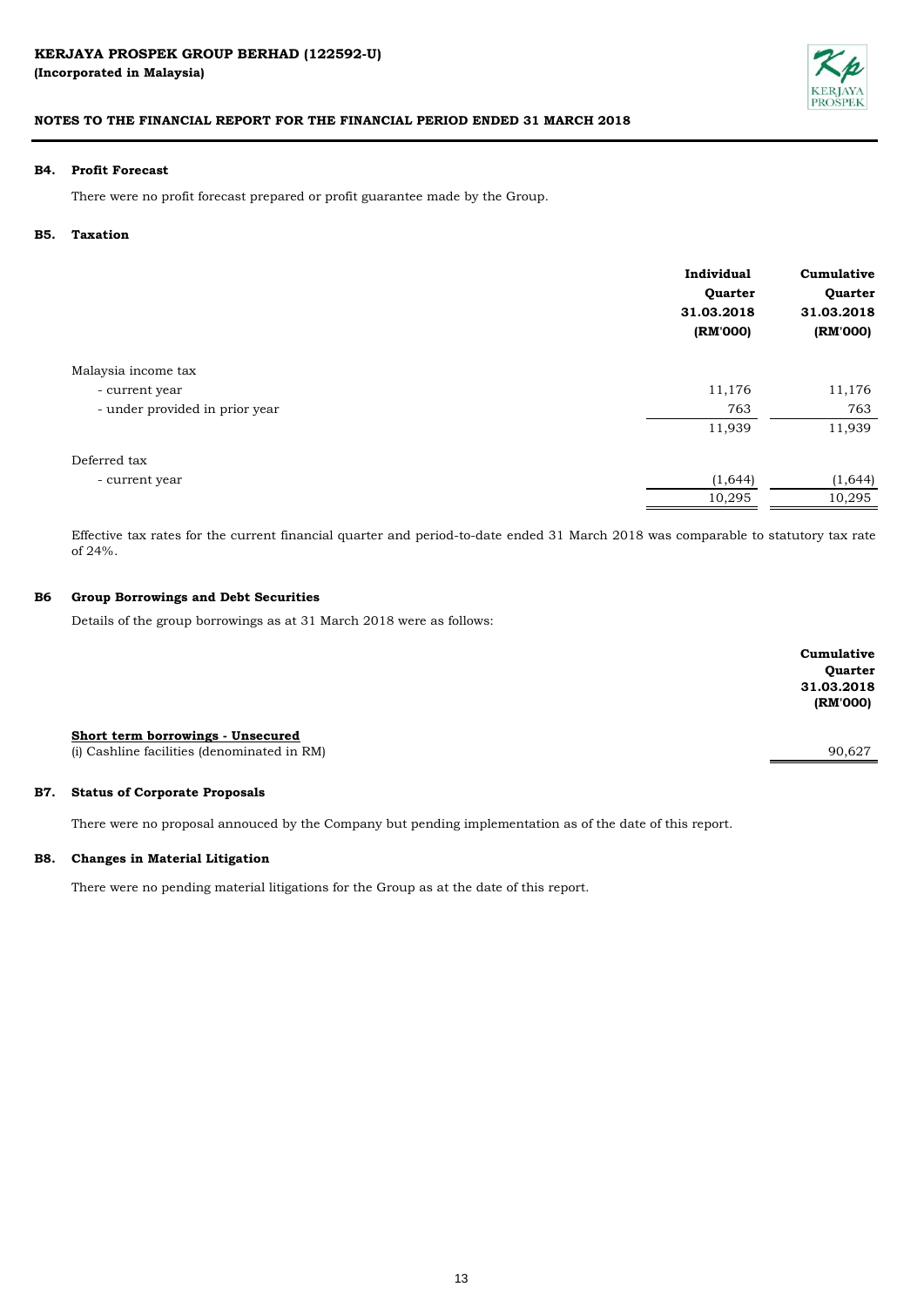

#### **B9. Dividend**

Total dividend for the financial year ending 31 December 2018 and financial year ended 31 December 2017 are summarised as follow:

|                                                   | <b>Net Per Share</b><br><b>FY2018</b><br>(sen) | <b>Net Per Share</b><br><b>FY2017</b><br>(sen) |
|---------------------------------------------------|------------------------------------------------|------------------------------------------------|
| Interim Dividend<br>Single-tier dividend (Note 1) | $\star$                                        | 5.5                                            |
| Final Dividend<br>Single-tier dividend (Note 2)   | $\star$                                        | $0.5**$                                        |

\* Not applicable for the current quarter under review.

\*\* The propose final dividend for financial year ended 2017 has reflected the bonus issues of six bonus shares for every five existing ordinary shares which had completed on 27 February 2018.

- Note 1: On 10 July 2017, the Board of Directors has approved a single-tier interim dividend of 5.5 sen per ordinary share in respect of the financial year ended 31 December 2017. The total amount of RM30.82 million has been paid on 29 August 2017.
- Note 2: On 13 April 2018, the Board of Directors proposed the single-tier final dividend of 0.5 sen per ordinary share in respect of the financial year ended 31 December 2017. It is to be tabled at the forthcoming AGM on 28 May 2018 for approval.

The entitlement date and payment date will be on 12 June 2018 and 10 July 2018 respectively.

#### **B10. Derivatives and Fair Value Changes of Financial Liabilities**

- (a) There were no derivaties as at the current quarter under review.
- (b) The fair value changes arising from discounting future retention sum receivables and retention sum payables to present value for the current quarter under review has been accounted accordingly. The net fair value gain for the financial period amounted to approximately RM2.54 million.